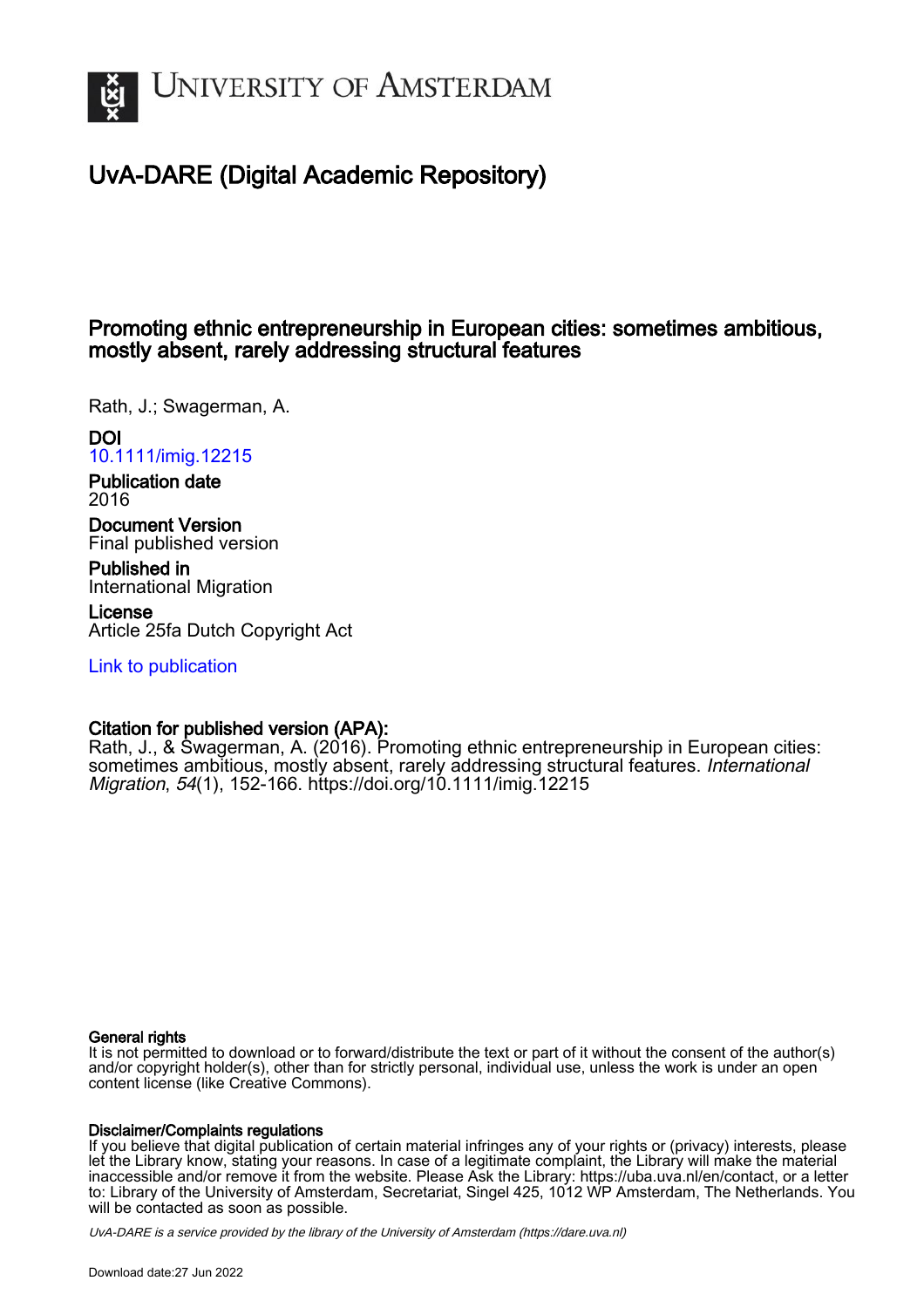

# Promoting Ethnic Entrepreneurship in European Cities: Sometimes Ambitious, Mostly Absent, Rarely Addressing Structural Features

Jan Rath and Anna Swagerman

## ABSTRACT

An increasing number of immigrants have become entrepreneurial and many governments expect or hope that the ongoing rise of ethnic entrepreneurship will contribute significantly to the integration of immigrants, to their upward mobility, and to the economic development of the city of residence. In this article we explore the rules, regulations and policy interventions that shape self-employment trajectories in general and those of immigrant ethnic minorities in particular. The article is based on a general inventory of measures to promote ethnic entrepreneurship in 32 European countries, and a somewhat deeper inventory of policies and interventions in 28 European cities. We came across all kinds of measures and interventions and identified certain patterns, but the most striking finding was that such explicit measures and interventions were actually thin on the ground. We conclude this article with a discussion of the structural determinants of this outcome.

## INTRODUCTION

Huawei smart phones, McDonald's hamburgers, Dolce and Gabbana belts, "Bolex" watches, and Levi's jeans, but also Chinese bubble tea, Turkish döner kebab, Moroccan henna, Bollywood and Nollywood movies and Buddha statuettes. The appearance of this ever-broadening range of "exotic" products in shops in Amsterdam, Frankfurt, Istanbul or Lisbon reveals some of the deepening links between less-developed and advanced economies. The ethno-cultural make-up of advanced economies has significantly changed, due to immigration from both developed and lessdeveloped countries. The immigrant population in Europe is, moreover, rapidly becoming more diverse in terms of ethnic or national origin, but also in terms of length of stay, educational achievement, and socioeconomic position, a situation that Vertovec captured under the heading of "superdiversity" (Vertovec 2007). These two highly visible aspects of globalization – international mobility of capital and labour – are often directly interlinked as immigrants themselves introduce their products and services, for example as owners of small businesses. A substantial number of immigrants have indeed have set up businesses and become "ethnic entrepreneurs", and the authorities in many countries and cities expect or hope that their "ethnic entrepreneurship" will contribute significantly to the integration of immigrants, their upward mobility, and the economic development of the city of residence.

Ethnic entrepreneurs can be important for various reasons: they create their own jobs; can create jobs for others; can develop different social networks from immigrant workers; and, last but not

University of Amsterdam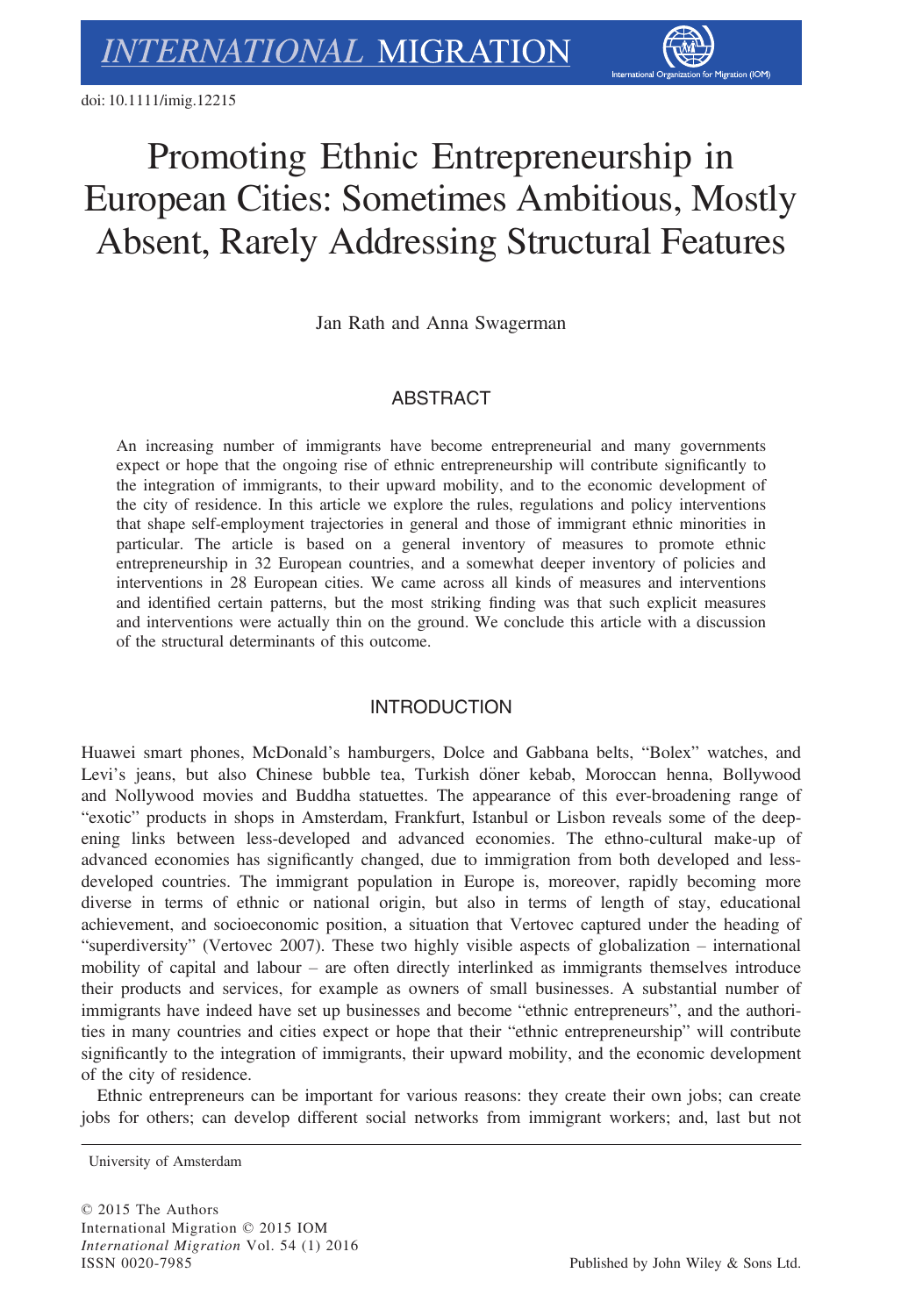least, shape their own destinies rather than collecting welfare benefits and waiting for cues to become active. Also, they can provide a different range of goods and services; they can enhance the vitality of particular streets or neighbourhoods in cities or of specific economic sectors; they can give an added value to the appearance of the city. And of course they can play their part in the "natural" process of succession and renewal of the total corpus of entrepreneurs.

Although there have been notably successful ethnic entrepreneurs, many seem to gravitate towards markets at the lower end (Kloosterman and Rath, 2003). Lacking – often, but not always – access to significant funds of (financial) capital or appropriate educational qualifications, most fledgling ethnic entrepreneurs are active in markets with low barriers of entry in terms of capital outlays and required educational qualifications. In these markets, production is mainly small-scale, low in added value, and usually very labour intensive. Consequently, earnings are typically relatively low and days are long and hard. There are interesting indications, though, that entrepreneurs from the second generation of immigrants, who are often better educated than their parents, are able to position themselves in more profitable markets (Rusinovic, 2006). This very fact, to be sure, points to distinct trajectories of ethnic entrepreneurship, and this blurs a simple, sharp and coherent profile of ethnic entrepreneurship.

Here, we define an entrepreneur as a person in effective control of a commercial undertaking for more than one client over a significant period of time. They are usually simultaneously owner and manager of a firm, but these two roles may sometimes be performed by different individuals. We are specifically interested in entrepreneurs from the tiers of foreign-born and native-born immigrants (first- and second-generation immigrants), irrespective of their nationality and irrespective of whether or not they are officially labelled "ethnic minorities" in the countries involved.<sup>1</sup> This means that ethnic entrepreneurs cover a broad category.

This broad category comprises foreign-born and native-born immigrants; but also males and females; young and old persons; people who migrated voluntarily and others who were forced to migrate; people who are well educated and proficient in the language of the host country and others who are poorly educated and lack these language skills; individualists and people with a communitarian orientation; people of a diversity of opinions, attitudes and life styles; Protestants, Catholics, Muslims, Confucians, Hindus, Buddhists, animists, communists and atheists; people with a variety of socio-economic trajectories; and so forth. For this reason alone, it is inappropriate to portray them one-dimensionally. Yet in policy- and academic-speak this happens all the time. The "ethnic" character of the entrepreneur or the businesses is often taken for granted and highlighted without further discussion as one such all-explaining characteristic. However, the very fact that large and diverse groups of people engage in entrepreneurship and that they do so in different locations and different sectors makes it improbable "that entrepreneurship can be explained solely by reference to a characteristic of certain people independent of the situation in which they find themselves" (Shane and Venkataraman, 2000: 218). Structural conditions are to be taken into account.

In this article, however, we point to situational opportunity cues in order to understand ethnic entrepreneurship, notably the policies and interventions that explicitly target ethnic entrepreneurs. We specifically draw attention to a plethora of governmental and non-governmental rules, regulations, measures, programmes, schemes and policy actions that shape self-employment trajectories in general and those of immigrants in particular. More specifically, we explore these policies and interventions in a number of European cities and try to identify particular patterns. By addressing these issues from an interdisciplinary and international comparative perspective, we aim at a much more thorough understanding of the structural dynamics of ethnic entrepreneurship as well as the impact of rules, regulations and policy interventions on the proliferation of (ethnic) small businesses.

The article is roughly based on two recent surveys. The first one was a general inventory of measures to promote ethnic entrepreneurship in 32 European countries. The second one was a somewhat deeper inventory of interventions in 28 European cities, varying from bigger ones such as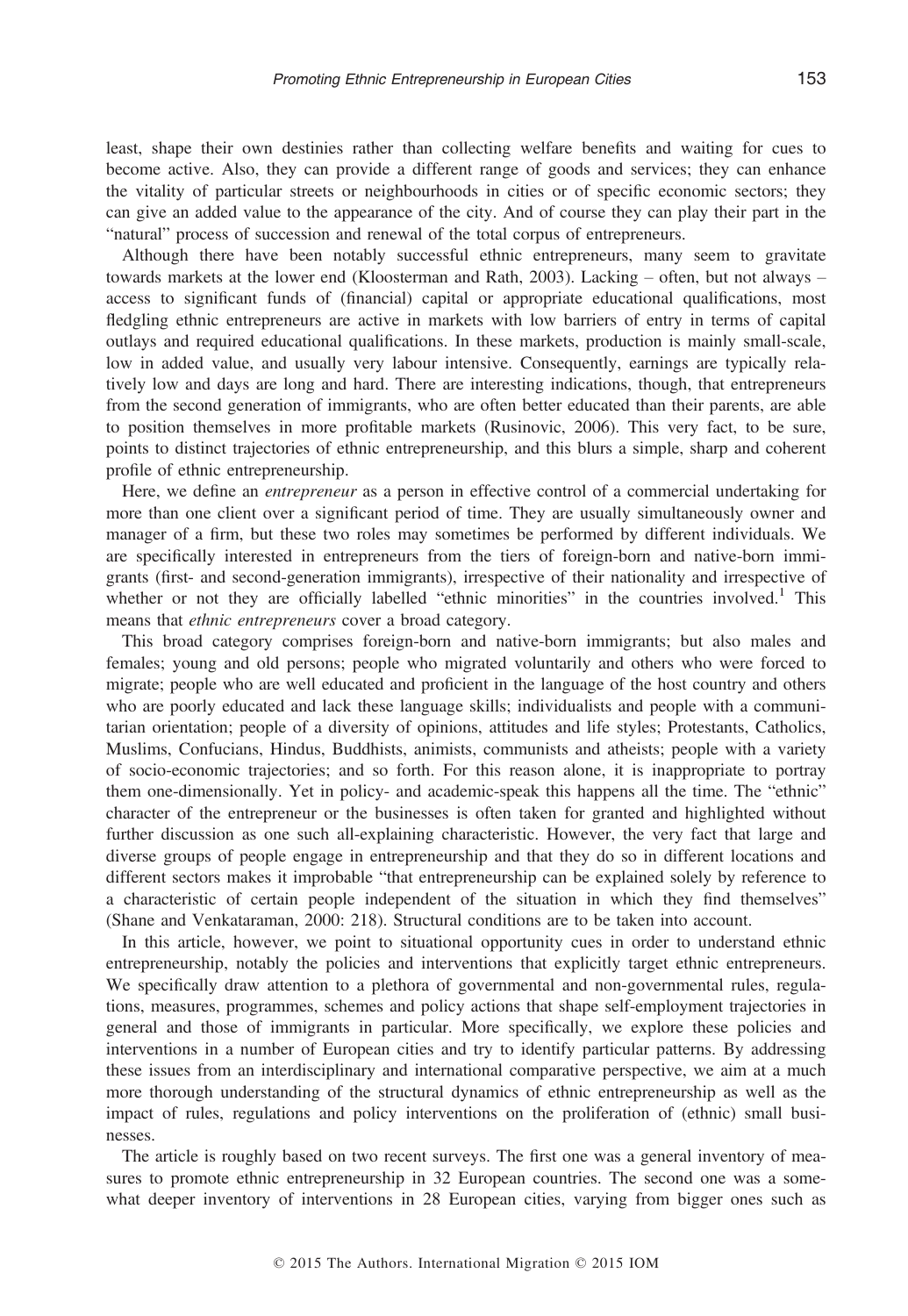Amsterdam, Copenhagen, Lisbon and Stuttgart to smaller places such as Kirklees and Sundsvall. After a brief discussion of a number of conceptual and methodological issues, we will examine this political and regulatory field and discuss a number of patterns. The article concludes with a discussion of the structural determinants of policy interventions.

## MIXED EMBEDDEDNESS: DRAWING ATTENTION TO REGULATORY MATTERS

Focusing on regulatory matters is not self-evident in the field of ethnic entrepreneurship. There is a large body of literature now (for overviews Dana et al., 2008; Kloosterman and Rath, 2003; Light and Gold, 2000; Panayiotopoulos, 2009; Rath and Schutjens, 2015), but studies that address these matters are still thin on the ground (but see Dreef, 2004; Ram and Smallbone, 2012). Most students of ethnic entrepreneurship depart from different points of view and perspectives. Some postulate that entrepreneurial success is simply a matter of human capital: the more skills, competences, and qualifications, the higher the odds of becoming a successful business person (Bates, 1997). Others argue that the mobilization of "ethnic" or "cultural" resources places immigrants in a relatively favourable position to start a business (Metcalf, Modood and Virdee, 1996). Again others point to (ethnic) social networks (Light and Gold, 2000) and state that these networks are instrumental in acquiring knowledge, distributing information, recruiting capital and labour, and establishing strong relations with clients and suppliers. "Social embeddedness" enables entrepreneurs to reduce their transaction costs by eliminating formal contracts, giving privileged access to economic resources, and providing reliable expectations as to the effects of malfeasance. Most researchers apparently take it for granted that successful entrepreneurship is mainly a matter of possessing or having access to the right resources. For as far as more structural conditions are discussed at all, it is assumed that ethnic entrepreneurship is a response to blocked opportunities in the general labour market (Barrett, Jones and McEvoy, 1996).

The "mixed embeddedness" approach is a recent attempt to develop a theory that combines agency factors with structural conditions in a meaningful way (Kloosterman and Rath, 2003 and 2014; Kloosterman, Van der Leun and Rath, 1999; Ram, Theodorakopoulos and Jones, 2008; Rath, 2002a). More concretely, it explicitly combines personal and group factors with market conditions and regulatory matters. One does not need to be a rocket scientist to understand that that each market requires a specific set of skills, competences, and resources: selling kebab or game technology, for instance, constitute totally different worlds, the latter being inaccessible for uneducated entrepreneurs. The entrepreneurs' set of skills, competences, and resources consequently funnels them to specific markets, growing and shrinking markets alike. This means that the social, economic and political positionality of individual entrepreneurs is crucial for our understanding of their business activities, notably the obstacles and opportunities that are involved.

As has been said, ethnic entrepreneurs tend to gravitate to lower-end retailing, wholesaling, and restaurants and catering, where they sometimes – here it is again: not always (Rath, 2002b) – carve out niches The opportunities they find in these lower-end markets are closely linked to the vacancy chains where the most recent entrepreneurs replace earlier ones (ethnic and mainstream alike). The spatial concentration of immigrants favours the proliferation of ethnic businesses in certain neighbourhoods. The opportunities in (ethnic or non-ethnic) vacancy-chain markets are often readily available: entrepreneurs in these markets generally have low start-up costs, require little or no specific educational qualifications, and tend to rely on hard (and cheap) labour and a supportive social network. However, with relatively low entry barriers, these vacancy-chain markets are easily saturated. These conditions serve to squeeze profit margins and foster informal practices. Ethnic entrepreneurs, especially those who are risking unemployment or unattractive wage labour conditions, are pushed rather than pulled to these less-promising market segments.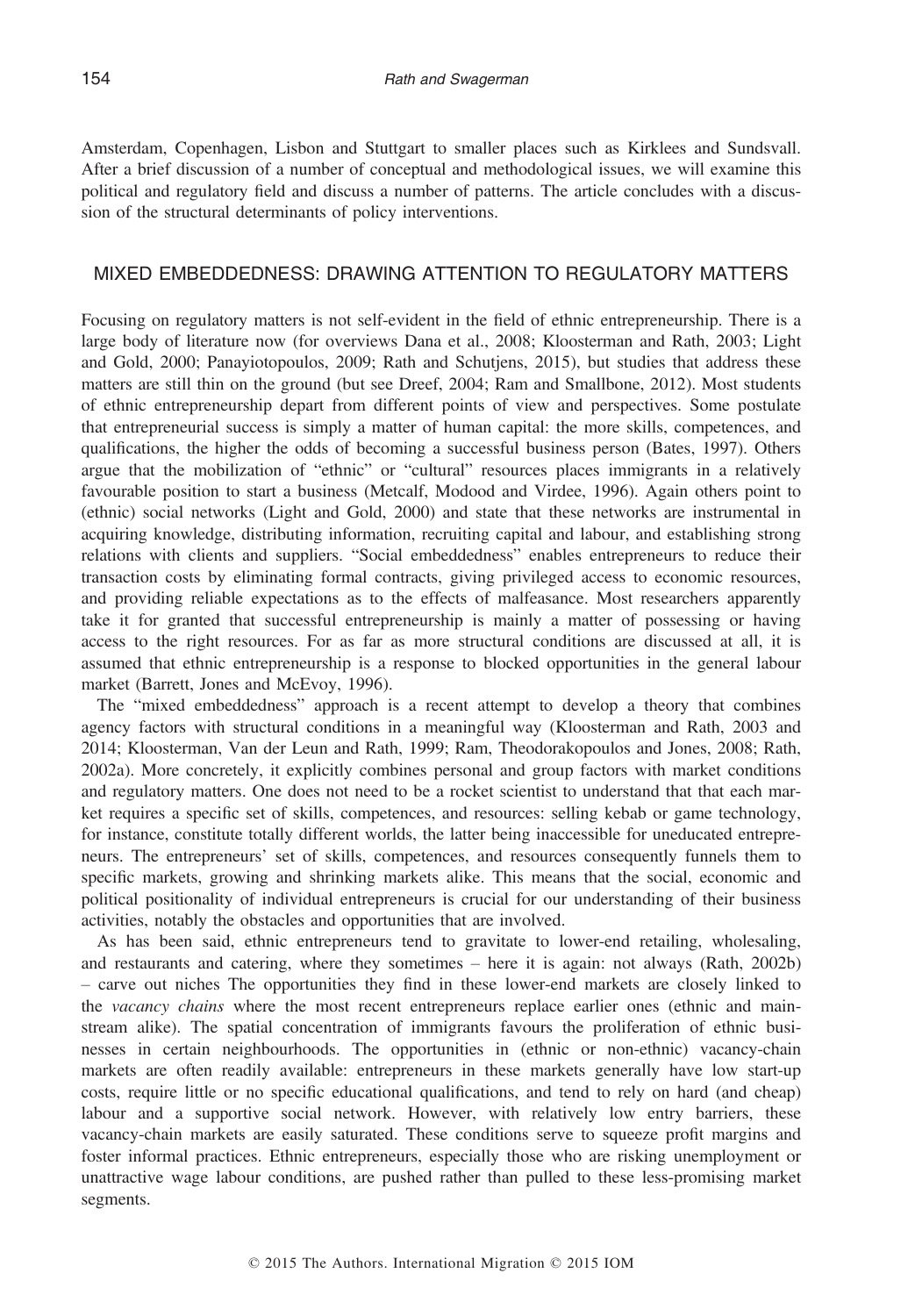But there is increasingly another kind of ethnic entrepreneur: this type tends to be highly educated and connected to different (more resourceful) social networks, and is better qualified to operate in post-industrial growth markets such as ICT, finance, insurance, real estate, media, tourism and entertainment. Entrepreneurs of this kind are pulled rather than pushed to these markets and, because of their higher levels of human and social capital, they seem to fit better the requirements of today's post-industrial economy.

This too illustrates that different markets offer different opportunities, put up different barriers, require different skills, competencies and resources (in terms of financial capital, social network, educational requirements and so on), lead to different forms and levels of success (however defined), and eventually to a different ethnic division of entrepreneurial labour. Any attempt to promote ethnic entrepreneurship or, more generally, any interference in the market needs to take account of this dynamic multifacetedness.

This multifacetedness is not just the product of changing demographic or economic conditions, but also of regulation. Entrepreneurs are active in a market economy, and market economies – including the more liberal ones – are always regulated, albeit the form and level of regulation may vary. Regulation is contingent on prevailing economic citizenship regimes. These regimes might be contradictory and incomplete, and they stipulate under which conditions market exchange and price regulation take place. They also stipulate which goods and services and which actors are legitimate. Regulation encompasses both legislative and non-legislative forms, and is therefore more than just state regulation. Indeed, a multitude of state *and* non-state agents play a role in regulation processes, such as local, national and international governmental agents, unions, quangos, non-profit organizations, voluntary associations, and individuals and their social networks. Regulation in the forms of repression, constraining or enabling is dynamic and subject to political influences. Deregulation or non-actions, to be sure, are also forms of regulation.

## PROMOTING ETHNIC ENTREPRENEURSHIP

An OECD report shows that foreign-born immigrants have a slightly higher propensity than natives to become entrepreneurs: 12.8 per cent of foreign-born immigrants belonging to the labour force compared to 12.1 per cent of natives are involved in non-agricultural entrepreneurship activities (Mestres, 2010).

The rate of immigrant self-employment shows interesting variations. Female immigrants tend to be less entrepreneurial than male immigrants. Ethnic entrepreneurs are strong in classic vacancychain sectors such as retail, restaurant and catering, but they increasingly venture out to growth sectors such as personal and business services. Furthermore, ethnic entrepreneurs are increasingly to be found outside working-class ethnic neighbourhoods; they are more and more located in the central business districts and suburbs.<sup>2</sup> This enables them to service a larger and more affluent clientele. This especially holds for recent foreign-born entrepreneurs and native-born ethnic entrepreneurs with better educational qualifications.

Is ethnic entrepreneurship, as a separate issue, on the political agenda? (European Commission, 2008, 2010) While the European Commission, notably DG Enterprise, promotes ethnic entrepreneurship, they leave the actual design and implementation of policies to the member states. DG Enterprise does facilitate the exchange of information among bureaucrats and practitioners on these issues by organizing or supporting meetings and conferences and by showcasing good practices. Next to that, there are several support programmes sponsored by international and European institutions, such as the *Organization for Economic Co-operation and Development* (OECD), the European Social Fund, and Business Europe (the confederation of European business associations, formerly UNICE), that directly or indirectly target ethnic entrepreneurs. Most policies and programmes tend to prioritize general measures over group-specific measures and display a marked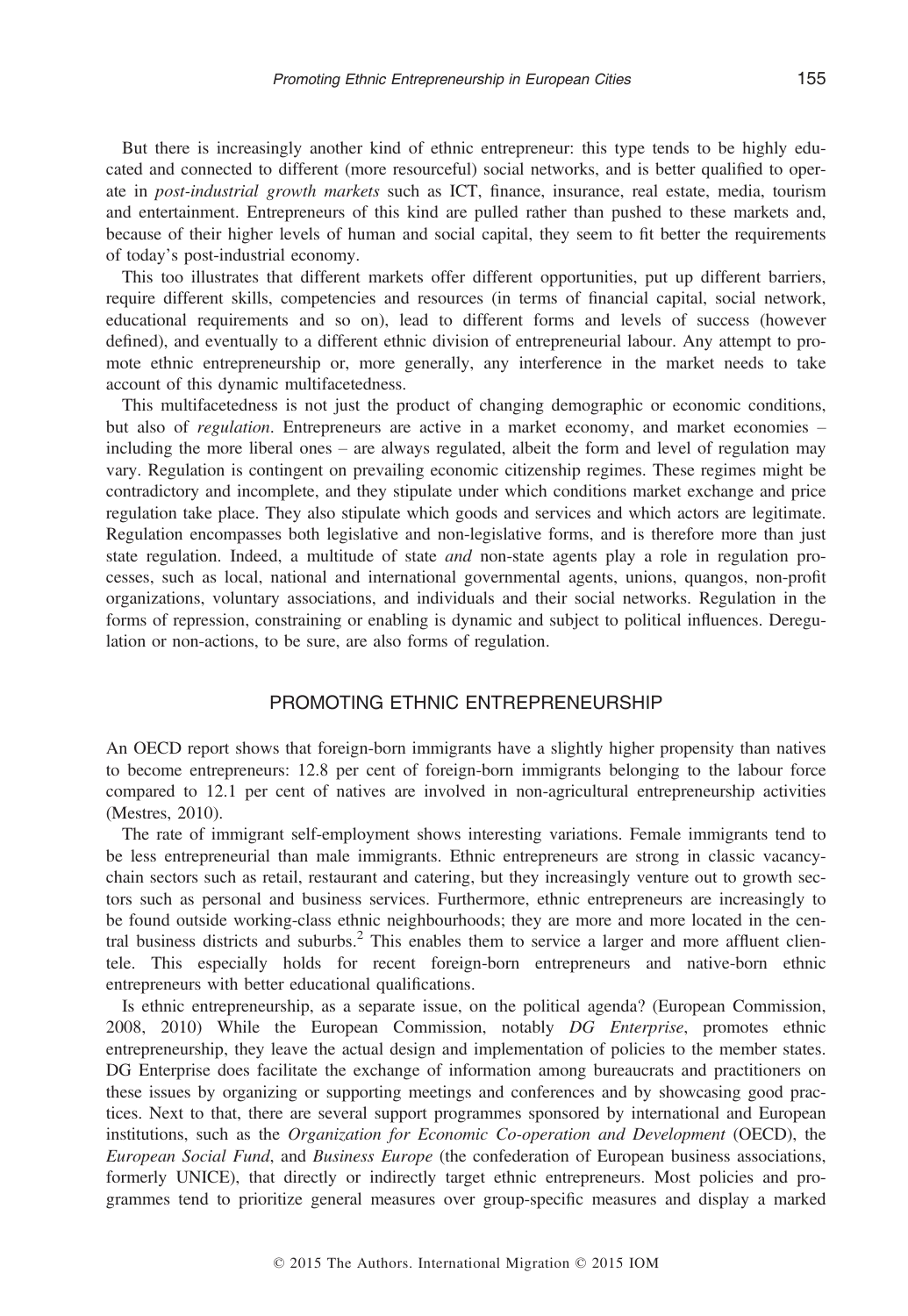preference for interventions that make the business environment more conducive to all fledgling entrepreneurs. Ethnic entrepreneurs then are to piggyback on these general programmes.

At lower scalar levels a wide array of measures has been taken. A study carried out under the aegis of Europe's DG Enterprise provided an inventory of group-specific policy measures or support schemes in no less than 32 European countries (Van Niekerk, Rath et al., 2008).<sup>3</sup> The study showed a marked distributional pattern, revealing wide national and local variations. In total 146 policy measures were identified. Most measures or schemes were to be found in the north-western European countries, to a lesser degree in southern Europe, and least in central and eastern European countries. (see Table 1).

The large majority of policy measures identified contributed to the capacity of service delivery to immigrants (see Table 2). These services aimed at empowering ethnic entrepreneurs by strengthen-

| Region            | Country               | Number of<br>measures |     | Population<br>(in thousands) | Number of<br>international<br>immigrants<br>(in thousands) |
|-------------------|-----------------------|-----------------------|-----|------------------------------|------------------------------------------------------------|
| North-Western     | Belgium               | 11                    |     | 10,419                       | 719                                                        |
| Europe I          | France                | 5                     |     | 60,496                       | 6,471                                                      |
|                   | Ireland               | 3                     |     | 4,148                        | 585                                                        |
|                   | Luxembourg            | $\Omega$              |     | 465                          | 174                                                        |
|                   | The Netherlands       | 16                    |     | 16.299                       | 1.683                                                      |
|                   | United Kingdom        | 32                    |     | 59,668                       | 5,408                                                      |
|                   | Subtotal              |                       | 67  |                              |                                                            |
| North-Western     | Austria               | 3                     |     | 8,189                        | 1,234                                                      |
| Europe II         | <b>Denmark</b>        | 3                     |     | 5,431                        | 389                                                        |
|                   | Finland               | $\overline{2}$        |     | 5,249                        | 156                                                        |
|                   | Germany               | 22                    |     | 82.689                       | 10.144                                                     |
|                   | Iceland               | 0                     |     | 295                          | 23                                                         |
|                   | Liechtenstein         | 0                     |     | 35                           | 12                                                         |
|                   | Norway                | 1                     |     | 4,620                        | 344                                                        |
|                   | Sweden                | $\overline{2}$        |     | 9,041                        | 1,117                                                      |
|                   | Switzerland           | 3                     |     | 7,252                        | 1,660                                                      |
|                   | Subtotal              |                       | 36  |                              |                                                            |
| Southern Europe   | Cyprus                | 0                     |     | 835                          | 116                                                        |
|                   | Greece                | $\overline{7}$        |     | 11,120                       | 974                                                        |
|                   | Italy                 | 5                     |     | 58,093                       | 2,519                                                      |
|                   | Malta                 | 1                     |     | 402                          | 11                                                         |
|                   | Portugal              | 5                     |     | 10.495                       | 764                                                        |
|                   | Slovenia              | $\overline{2}$        |     | 1,967                        | 167                                                        |
|                   | Spain                 | 4                     |     | 43,064                       | 4,790                                                      |
|                   | Subtotal              |                       | 24  |                              |                                                            |
| Central & Eastern | <b>Bulgaria</b>       | 6                     |     | 7,726                        | 104                                                        |
| Europe            | <b>Czech Republic</b> | 0                     |     | 10,220                       | 453                                                        |
|                   | Estonia               | 0                     |     | 1,330                        | 202                                                        |
|                   | Hungary               | 1                     |     | 10,098                       | 316                                                        |
|                   | Latvia                | 1                     |     | 2,307                        | 449                                                        |
|                   | Lithuania             | 1                     |     | 3,431                        | 165                                                        |
|                   | Poland                | $\overline{7}$        |     | 38,530                       | 703                                                        |
|                   | Romania               | 1                     |     | 21,711                       | 133                                                        |
|                   | Slovakia              | 1                     |     | 5.401                        | 124                                                        |
|                   | Turkey                | 1                     |     | 73,193                       | 1,328                                                      |
|                   | Subtotal              |                       | 19  |                              |                                                            |
| Total             |                       |                       | 146 |                              |                                                            |

TABLE 1

#### POLICY MEASURES AND SUPPORT SCHEMES BY COUNTRY AND REGION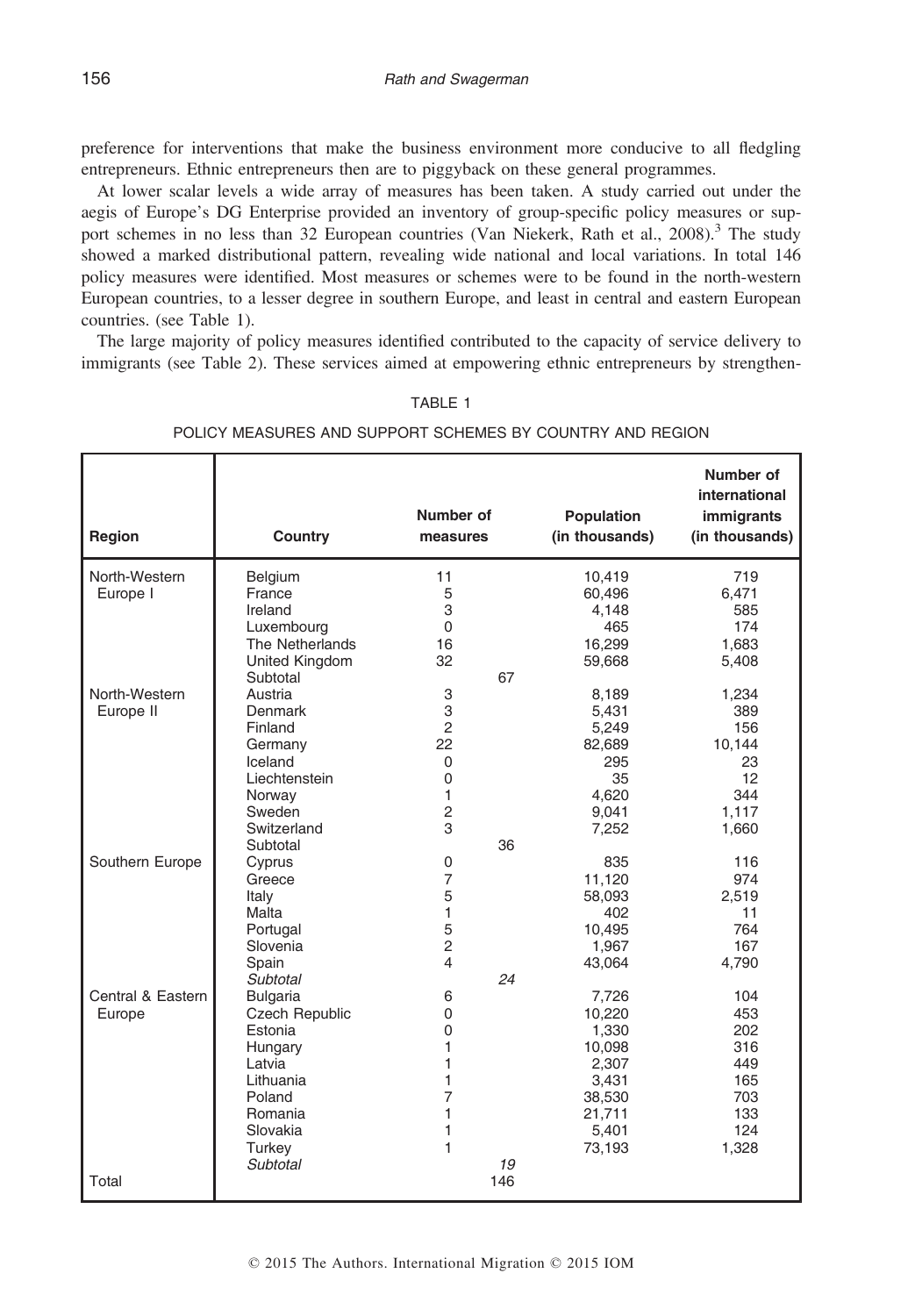## TABLE 2

#### TYPES OF SERVICES DELIVERED

|                     | Number of measures<br>delivering the service | % of measures delivering<br>the service |
|---------------------|----------------------------------------------|-----------------------------------------|
| Information         | 121                                          | 83                                      |
| Advice              | 121                                          | 83                                      |
| Training            | 107                                          | 73                                      |
| Networking          | 96                                           | 66                                      |
| Mentoring           | 84                                           | 58                                      |
| (Access to) finance | 79                                           | 54                                      |
| Other               |                                              |                                         |

#### TABLE 3

#### TARGET POPULATION

|                                                                                        | <b>Number</b>   | %          |
|----------------------------------------------------------------------------------------|-----------------|------------|
| Both ethnic and non-ethnic entrepreneurs<br>Only ethnic entrepreneurs<br>Roma<br>Total | 63<br>76<br>146 | 52<br>100% |

ing their human, social or financial resources. The main focus was on enhancing human capital of (aspiring) entrepreneurs (providing information, educational services, training, counselling). Services that foster social networking explicitly were small in number, but many promoted networking implicitly. Fewer measures focused on providing financial services, but in fact, many programmes facilitated access to finance by strengthening the entrepreneurs' skills and knowledge. Occasionally, measures provided material assistance, for example incubator services. These types of service delivery focused on the agency of the entrepreneur as opposed to the structural societal conditions of entrepreneurship. Only a few of the measures identified focused on structurally enhancing the opportunities for ethnic entrepreneurs. This included for example the empowering of certain depressed city districts or the structural embedding of immigrant ethnic minorities and their organizations into mainstream organizations.

Roughly half of the measures or support schemes focused exclusively on immigrants; the rest focused on the general public (including immigrants) (see Table 3). Both seemed to have their pros and cons. The groups that were the most difficult to reach or the most vulnerable seemed to be best served by specific measures that advocate a personal or tailor-made approach (services in immigrant languages, intercultural mediators, outreach officers). Participation in homogenous groups of co-ethnics or other immigrants seemed to increase the effectiveness of services as well. On the other hand, participation in generic/general programmes introduces them to mainstream networks and, hence, fosters contacts in the business scene. This could contribute to successfully developing immigrant businesses, since it facilitated access to mainstream business institutions.

## **METHODS**

Let us now look more close into the situation in 28 European cities. This section is based on a survey plus a series of site visits in 28 European cities, namely Amsterdam, Arnsberg, Athens, Bologna,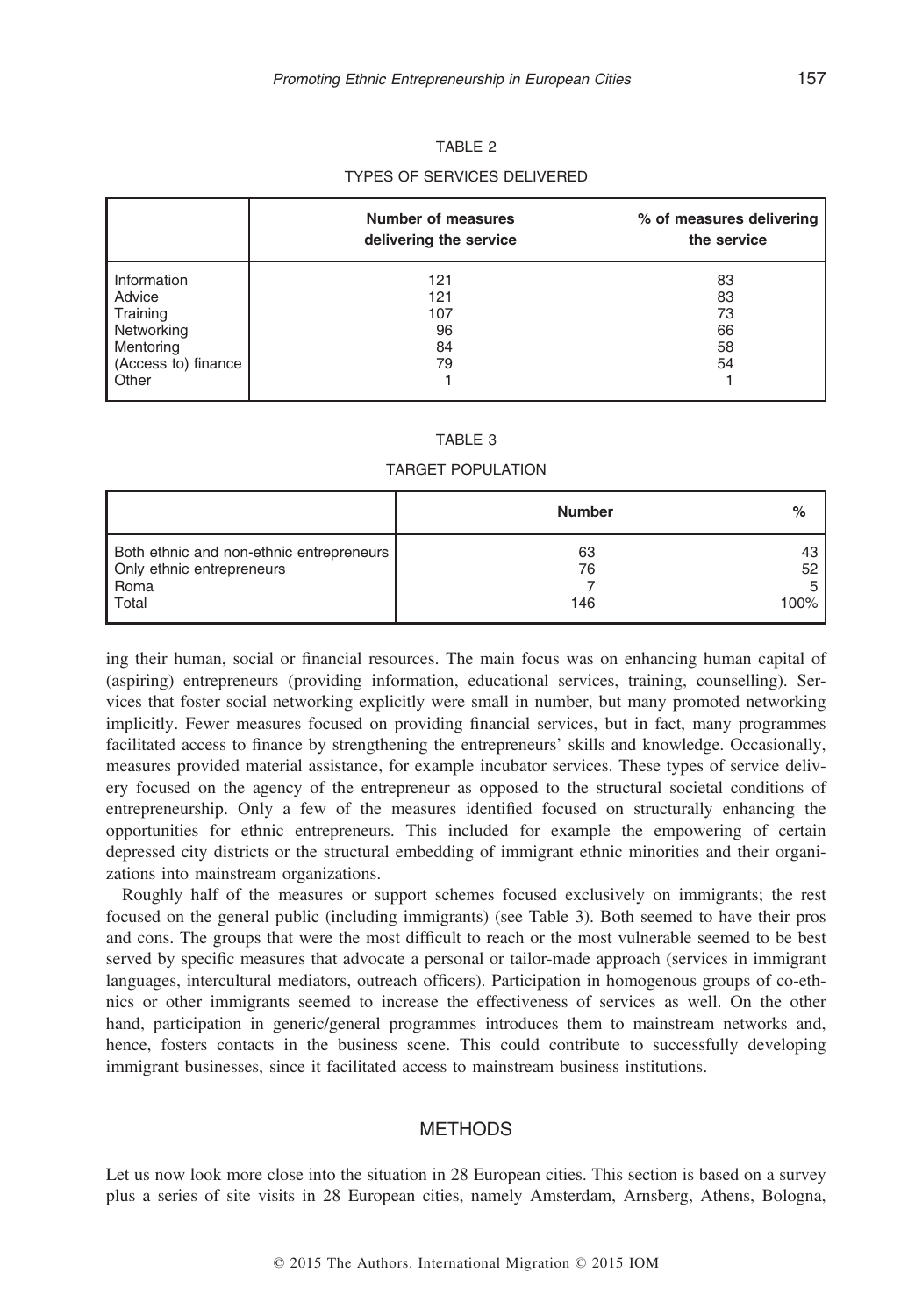Breda, Budapest, Copenhagen, Dublin, Frankfurt, Helsinki, Kirklees, Lisbon, Malmö, Prague, Strasbourg, Stuttgart, Sundsvall, Tallinn, Terrassa, Turin, Turku, Vienna, Wolverhampton, Wroclaw, Zagreb, Zeytinburnu (Istanbul) and Zürich. A joint research strategy with a joint questionnaire was developed, based on the aforementioned theoretical premises. The questionnaire included a variety of (mainly open) questions concerning statistical information on the city and its populations, general information about the urban economy and the position of ethnic businesses in it, profiles of ethnic entrepreneurship, and regulatory matters. The reporting schemes were to be filled in by city officials in order to provide researchers with comparable data for each participating city. Once the questionnaire had been received and analysed, the research team organized four- to five-day field visits in each city. The purpose of the field visits was to elaborate on the responses provided by the city through the questionnaire. The researchers collected statistical data and policy documents, and interviewed city administrators and policymakers, staff members of inspectorates, educational institutes, consultancies, chambers of commerce, business associations, trade unions, ethnic associations, banks and financial institutions, as well as ethnic entrepreneurs, journalists and local researchers (Rath and Swagerman, 2011). In the course of the site visits the researchers interviewed 492 people in total. Approximately 35 per cent of the interviewees were involved with the government, 15 per cent were researchers, 24 per cent were associated with business associations, unions, consultancies, etc., 10 per cent were representatives of civic society institutions (such as ethnic associations), and 16 per cent were entrepreneurs. For each city, a separate city report was written. Based on the information reported by cities via the questionnaires and additional information collected, the research teams produced a case study on each of the 28 cities. A systematic analysis of the case study reports has subsequently been carried out with the help of professional qualitative data analysis software MAXqda. The current article is based on the synthesis of all 28 city reports.

All in all, different quantitative and qualitative research methods were combined, with an active involvement of local experts in the project and throughout the entire process. This method has its merits, the most important being direct access to data and continuous use of triangulation (and in the dissemination stage, direct access to channels of communication). Yet there are some limitations. With such a large number of experts and researchers, there is a risk that questions were understood differently. In the same vein, they may have different perspectives on reality and different normative frameworks to assess particular phenomena. Also, information about ethnic entrepreneurship had to be obtained from other sources than the ones who were committed to the research team. This double indirect way of collecting data evidently influenced both the quantity and quality of the findings, partly because the experts who possessed most knowledge were least committed to the project, and partly because the experts who were committed most were least versed in this field. Next to that, there is a dearth of comparative data. Information on ethnic entrepreneurship is hard to come by in many countries and even harder to compare. The scientific category of the ethnic entrepreneur is at the crossroads of various conceptual interpretations and bureaucratic traditions, resulting in large disparities between countries. These problems were, for better or worse, solved by triangulation, and in so doing we were able to gather a large amount and broad variety of data. A systematic analysis of the data and, later, the case study reports, followed by in-depth discussions within the research group, city representatives and external experts, eventually resulted in a final report.

## FINDINGS

The cities vary enormously in their location, size, migration history, social and – importantly for this article – economic context. Some cities such as Malm€o, Frankfurt and Amsterdam had a relatively large number of people with a migration background, in some cases even as much as half of the population. Other cities such as Dublin, Prague and Budapest had a fairly small but often growing number of immigrants. The cities also differed in their main industries or economic activities.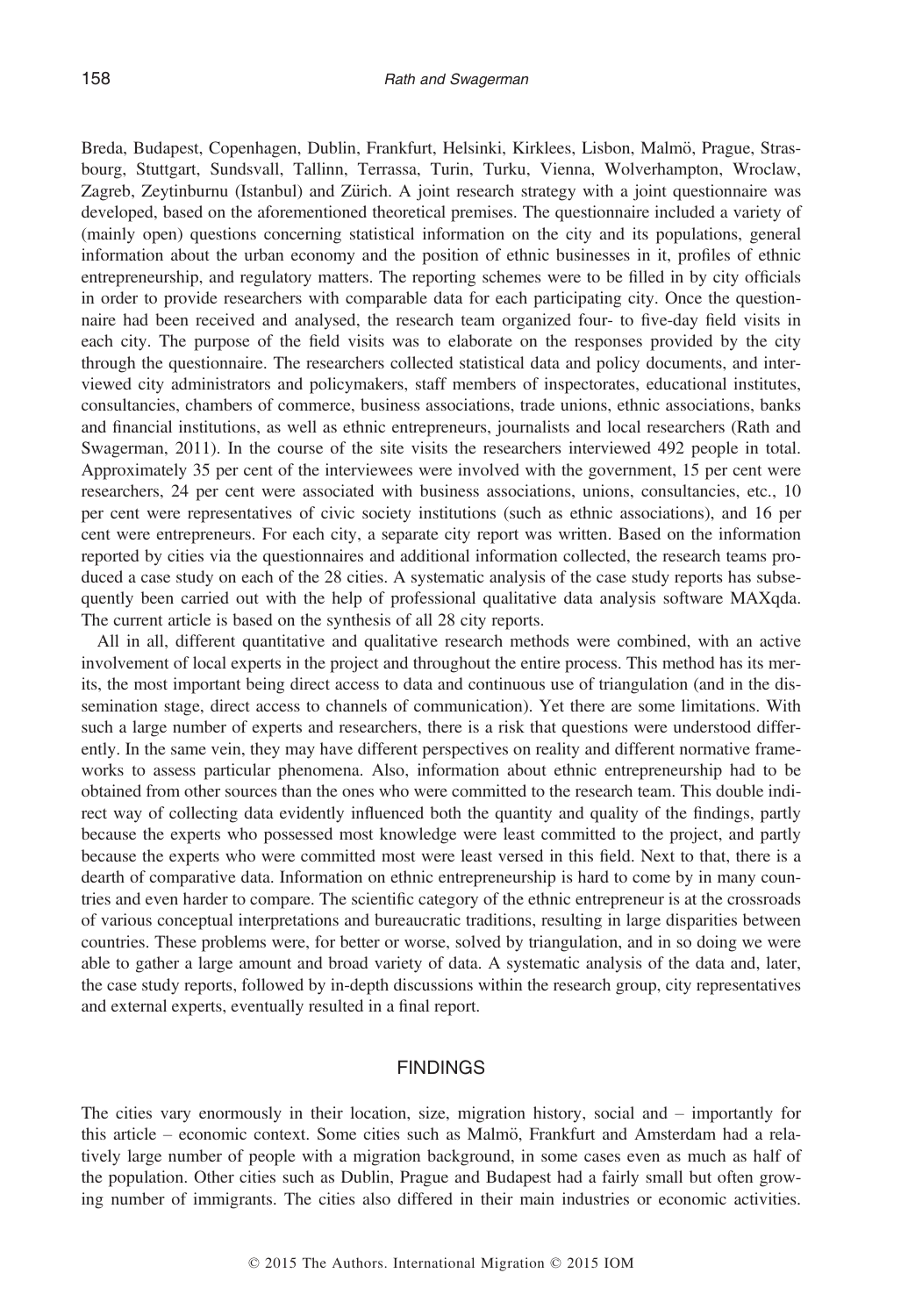Some cities such as Turin or Malmö are or were centres of manufacturing industry, whereas cities such as Amsterdam or Frankfurt have been known for their financial and cultural industries. These economic characteristics obviously shape the entrepreneurial opportunity structure that entrepreneurs are facing. Against the backdrop of these demographic and economic dynamics, how have local governments dealt with ethnic entrepreneurs? Has ethnic entrepreneurship been part of the urban agenda and, if so, how and with what purpose?

A first important finding was that promoting ethnic entrepreneurship – i.e., the development and implementation of active support measures at the local level – was not self-evident. In most cities studied, ethnic entrepreneurship did not play a major role in the overall strategy supporting the integration of immigrants. Attention, if any, was given to wage labour. And to whatever extent ethnic entrepreneurship was actually promoted, it rarely explicitly connected to a wider economic agenda.

Wolverhampton's economic development strategy does not focus on ethnic entrepreneurship specifically. There are no projects explicitly aimed at what are called "black and minority ethnic" groups. According to an expert from the city council, such policies are non-existent, because the city does not want to discriminate against its inhabitants. Since Wolverhampton is a very diverse city and home to many different ethnic groups, the council "could get flagged" when offering specific projects for single black and minority ethnic groups. That would be deemed unfair or even discriminative by the majority population as well as by black and minority ethnic communities, which mostly want to be treated like any other business and be dealt with in mainstream services, as stated by several other interviewed experts.

Most cities pursued *a mix of generic and specific policies*, although the nature of this mix and the motivation therefore varied. The UK cities Wolverhampton and Kirklees and the Spanish city of Terrassa were keen to avoid reverse discrimination, not wishing to implement measures that would favour or single out any ethnic group over another. Zeytinburnu, Tallinn and Zürich had opted for generic policies without offering a particular explanation or a justification for such an approach. Zürich had started thinking about some specific measures.

In those few instances where specific policies did exist, expectations run extremely high. Governmental and non-governmental institutions expected ethnic entrepreneurs to create jobs and boost the neighbourhood economy, but also to meet non-economic objectives such as revitalizing the neighbourhood at large, strengthening social cohesion, and promoting safety on the streets. Whether or not their optimistic expectations were justified remains to be seen.

In *bureaucratic terms*, the promotion of entrepreneurship in general and ethnic entrepreneurship in particular, to whatever extent it occurred, was the responsibility of those parts of the city apparatus that dealt with economic or trade affairs, labour, or integration. Next to these public institutions, a motley collection of private (mostly not-for-profit) institutions were involved, including business associations, immigrant associations, educational institutions, and support agencies.

Nuoret Yrittajat Projekti (NYP) (Young Entrepreneurs Project) is an example in Helsinki of such an agency. NYP is linked to the Youth Department of the city of Helsinki. NYP focuses on entrepreneurs in general but also offers training courses especially for immigrant entrepreneurs.

IFS Radgivningscentrum in Sundsvall, a former NGO that is now an integral part of the stateowned, nationwide company ALMI Företagspartner, targets ethnic businesses. The staff members promote the development of small and medium-sized immigrant businesses, provide advice regarding financial and organizational matters, and can grant loans. The services are provided in several languages and free of charge.

Depending on the local situation, fledgling entrepreneurs are sometimes legally required to register with the chamber of commerce, the trade register or other agencies, obtain the necessary permits, consider the zoning laws, respect safety and hygiene standards, and so on. Additionally,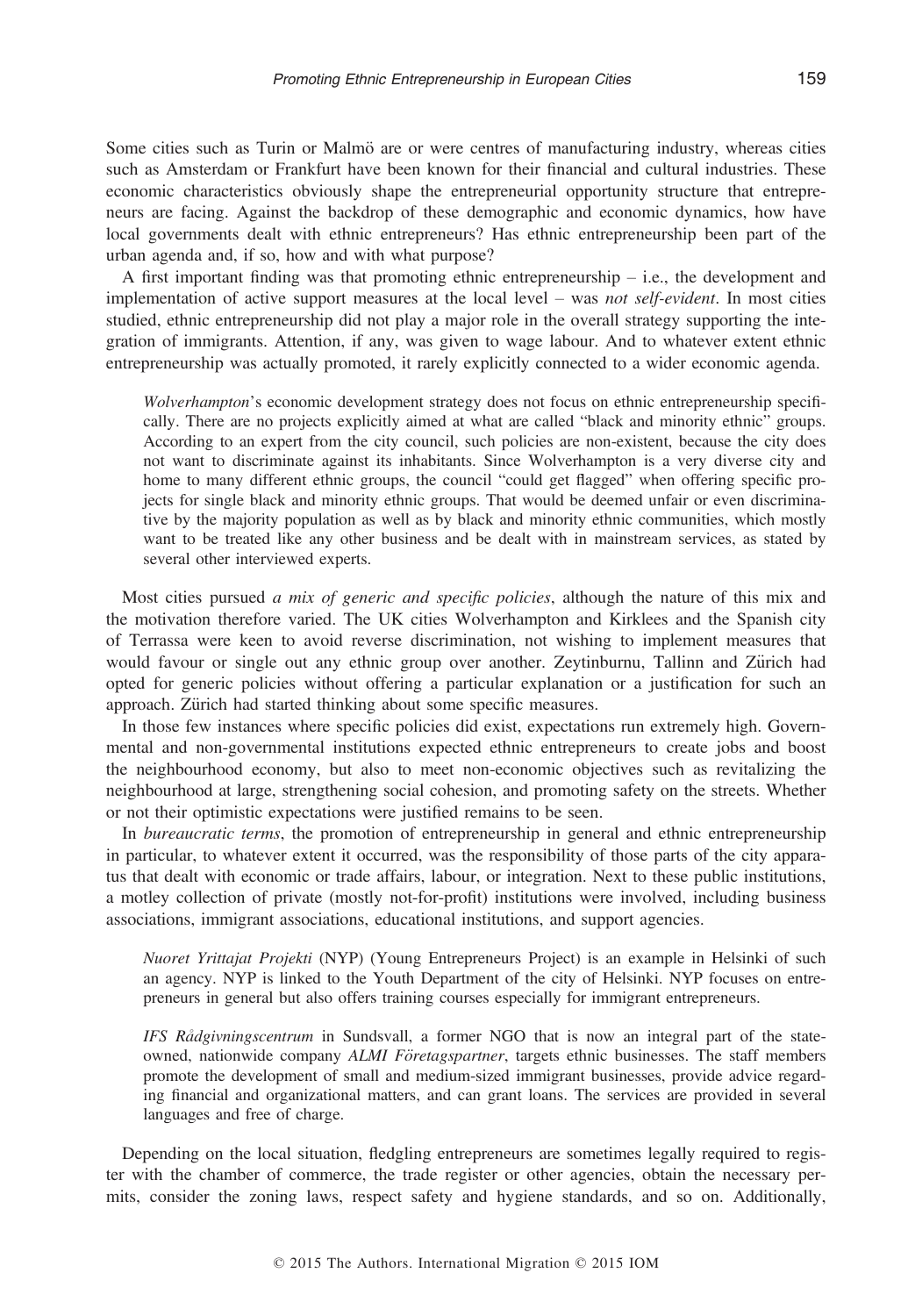entrepreneurs hiring staff must comply with a host of rules with regard to the working environment of their employees as well as labour conditions. And those involved in the food sector must often comply with special rules and regulations to safeguard public health. In general, ethnic entrepreneurs were – in principle – treated on a par with mainstream entrepreneurs. Bureaucratic rules and regulations could nonetheless constitute barriers for entrepreneurs starting out, especially for those who lacked proficiency in the host country's language and who had poor educational qualifications. This problem could be overcome by increasing the cross-cultural sensitivity of the bureaucracy, by making information available in international languages, or by employing ethnic staff managers. This, however, rarely happened.

The majority of advice and information measures were targeted towards business start-ups, such as that of the Copenhagen Business Centre, which provided free advice to entrepreneurs – ethnic and mainstream alike – for the first six months of the business. This advice focused on taxes, business planning and finance, and consultants focused specifically on creative and ethnic entrepreneurs. In Sundsvall entrepreneurs could learn about tax regulations from the Swedish Tax Agency, which frequently organized meetings and offered personal advice.

In a few cases, ethnic entrepreneurs were specifically targeted: information rallies organized the Frankfurt Chamber of Crafts for Turkish Hairdressers, or the Frankfurt Job Centre, or the Stuttgart Chamber of Crafts on how to become self-employed in handicrafts for Italians.

A popular medium of information distribution was circulating information sheets and guides. Bologna's Entrepreneurship Office distributed a general guide in four languages for people interested in starting a business. In Vienna, more specific information sheets were available:

The Viennese Economic Chamber provided special information sheets in different migrant languages and for different business areas about many aspects of everyday business operations. An illustrative example is the Turkish Info Sheet for Grocers (Türkisches Infoblatt für Lebensmitteleinzelhändler), which was also available in a number of other foreign languages. This folder offered information about various aspects of running a grocer's business: from the acquisition of a trade licence and formal business registration to the legal opening hours, hygiene regulations (cleaning and disinfection plan, staff training, pest control, service of cooling appliances, cooling temperature ranges) and details about contracts of employment, registration at the regional medical insurance company, and the legal regulations about the employment of foreign citizens.

Advice and information services that targeted ethnic entrepreneurs were not always exclusively focused on them. More generic measures were supposed to be beneficial for ethnic entrepreneurs as well. This especially held for information services targeting disadvantaged neighbourhoods, such as the NACRE programme in Strasbourg which supported nascent entrepreneurs in Sensitive Urban Areas.

Most entrepreneurs need business space. Decisions about space are dependent on the customer base, the costs, and local rules and regulations. Zoning plans affect the spatial distribution of businesses. While the study did not find any zoning plan that pertained to ethnic entrepreneurs specifically, general zoning plans could interfere in ethnic entrepreneurs' locational choices. Urban revitalization programmes, for example, tended to focus intentionally or unintentionally on depressed neighbourhoods with high percentages of immigrant ethnic minorities, and since ethnic businesses tend to be concentrated in these areas, ethnic entrepreneurs were especially affected: new opportunities could arise (for instance, when entrepreneurs were entitled to subsidies for the refurbishing of their shop, or when primary business locations were made available), but existing opportunities could disappear as well due to commercial gentrification (Hagemans, Henriks and Rath et al., 2015).

Some cities provided information on business locations, such as the Service Centre for Shops of the Vienna Economic Chamber. Others proactively helped entrepreneurs with finding premises,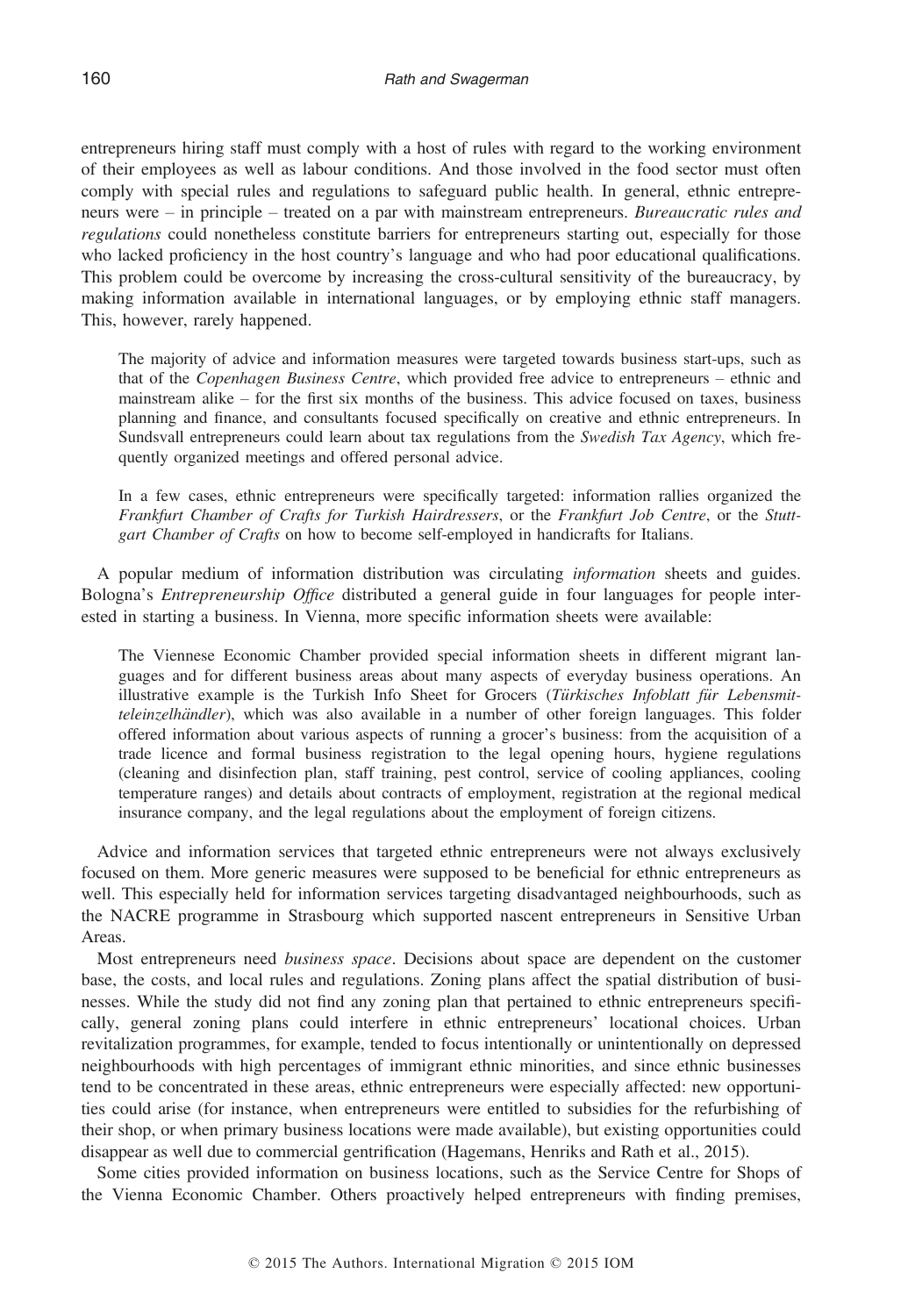such as Kirklees Council, Stuttgart's Economic Development Department and the Kundencenter Wirtschaft of Arnsberg. The Development Agency Zagreb supported entrepreneurs in their search for business premises, but confined its remit to the technology industry, helping entrepreneurs to find suitable and inexpensive office spaces and plant areas.

A number of cities set up business incubators. This was generally a type of premises or technology park that provides assistance to businesses within the first few years of their existence, reducing costs and offering advice and mentoring. Some of these cater to particular industries, such as the Turku Science Park, which has an advice centre for creative and artistic entrepreneurship. Similarly in Tallinn there was a business incubator for the technological industry and two industry parks. The Startzentrum Zürich particularly aimed at young entrepreneurs. Some of the incubators provided office space at lower rates, and in Helsinki, where the premises were owned by the city, the rates were exempted from V.A.T.. The MINGO Migrant Enterprises Information Centre in Vienna and the Indian Business Centre in Stuttgart were among the few cases that targeted ethnic entrepreneurs specifically.

With regard to *finance*, ethnic entrepreneurs found it hard to obtain credit loans or other forms of financial capital. Banks and other financial institutions tended to be reluctant to give credit loans to small start-ups. They would point to the applicants' poor bookkeeping, poor bank record, substandard business plans, low educational qualifications, high involvement in high-risk and low-profit sectors, and inability to provide collateral. But this was not the whole story: there were indications that the banks' modes of operation constituted obstacles: oversensitive risk management, (biased) attitudes and opinions of bank account managers, or lack of expertise in the sectors to which ethnic entrepreneurs gravitated. Among bank account managers, it seemed appealing to assume that the poor provision of service to ethnic entrepreneurs was (partly) related to the entrepreneurs' traditional or culturespecific ways of doing business – distrust of banks, the wish to see or feel the money, preference for cash transactions, avoidance of long-term planning – or to the ethnic entrepreneurs' inclination to be active in a more informal way. Whatever was the case, ethnic entrepreneurs were funnelled towards lower-end markets where they resorted to informal credit systems. The substandard financial management of ethnic entrepreneurs was sometimes addressed in training and counselling programmes.

A number of cities tried to address this problem, for instance by providing microcredit, subsidies or soft loans. In addition, private actors, such as business associations (e.g. Enterprise Helsinki and the Budapest Enterprise Agency), NGOs (e.g. Micro.Bo in Bologna) and banks (e.g. Garanti Bankası in Zeytinburnu) also had measures in place to support small businesses in various ways financially.

Micro-financing appeared to be a buzzword in a lot of cities, expressing the idea that this is important for entrepreneurs in general and for ethnic entrepreneurs in particular. An example was the provision of microcredit by the municipality and private banks in Turin specifically to ethnic entrepreneurs. While banks stuck to their core business – making profit out of granting credit loans – the city helped to reduce their risks by opening a contingency fund.

In Amsterdam, HandsOn Microkrediet targets low-income start-ups and offers a maximum loan of 5,000 euro plus a coach with entrepreneurial experience. Start Foundation offers credits with a maximum of 25,000 euro for vulnerable groups such as ex-psychiatric patients and ex-detainees.

As ethnic entrepreneurs were believed to cater to co-ethnics rather than mainstream clients, local governments tended to encourage them to break out of these captive markets. The latter could be accomplished by moving to a different location, changing business sector, increasing the number of product lines, establishing connections with mainstream businesses, embarking on a different marketing style, or targeting a different clientele. Curiously enough, marketing was considered an exclusive responsibility of the entrepreneur, and little support was given to this area of business endeavour. Once in a blue moon, mainstream actors, such as chambers of commerce and business associations, did organize marketing campaigns, but ethnic entrepreneurs profited little due to their poor affiliation with mainstream organizations.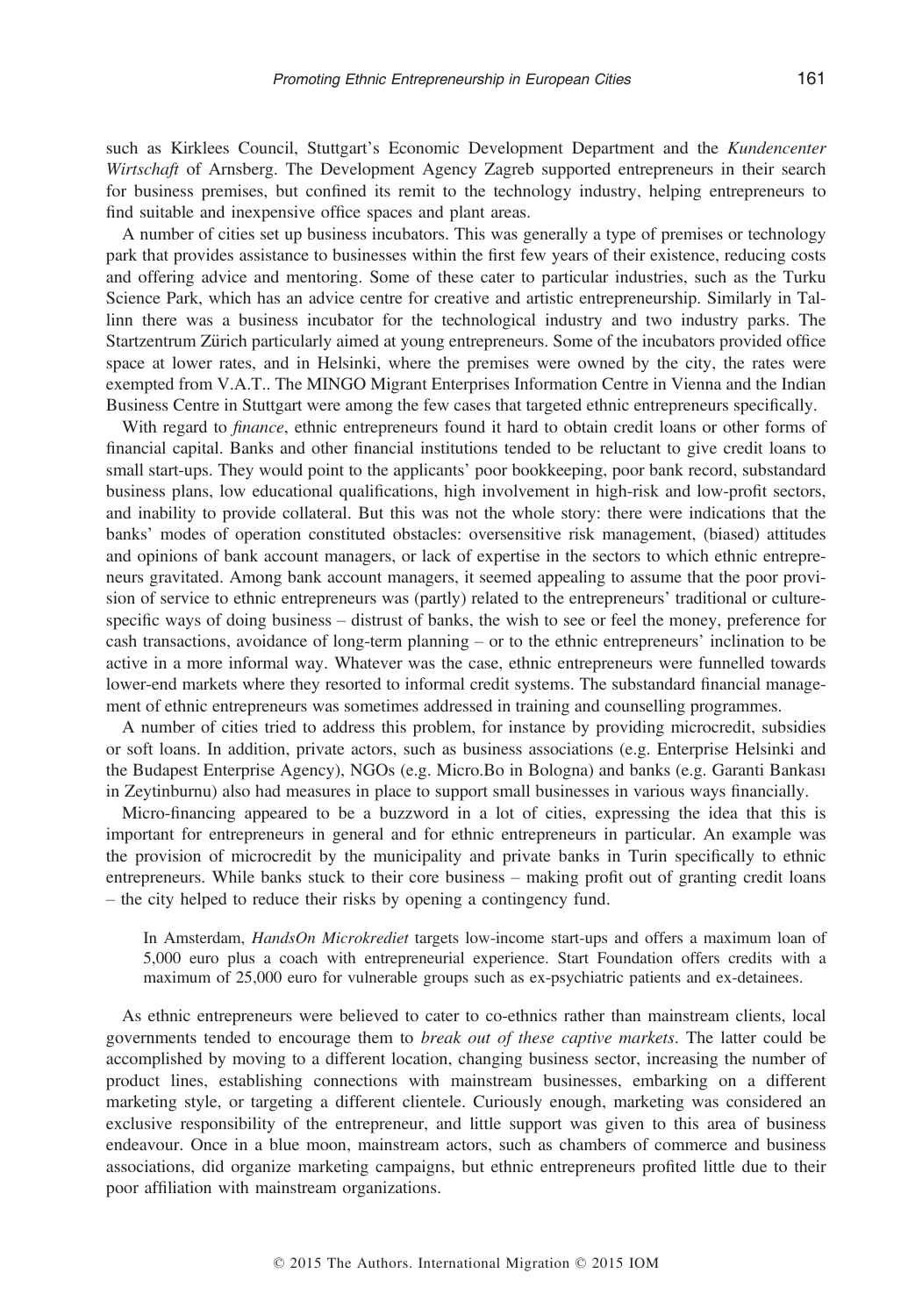Ethnic entrepreneurs were often embedded in networks across national boundaries. These networks were mostly extended to their home country, but also to other parts of the world with diaspora communities. Mobilizing these transnational networks could offer access to supply lines of inexpensive or ethnically unique goods, personnel or strategic information. Not every city studied acknowledged the significance of these transnational connections and the key role of ethnic entrepreneurs therein, sometimes because the number of ethnic entrepreneurs was relatively small (as was the case in Arnsberg). A number of cities, however, such as Wolverhampton, did value them. But again, most cities either did not recognize the business opportunities that transnational economic connections could bring, or believed that this was not their concern.

Ethnic entrepreneurs often relied on their relatives, who constitute a convenient, flexible and cheap pool of labour. Little information was available about the implications of this for *labour* relations. The underrepresentation of ethnic entrepreneurs in business associations and ethnic workers in trade unions hampered investigation of the matter. On the one hand, ethnic entrepreneurs were not involved in political discussions and policy debates about staff matters, on the other hand business associations and trade unions took little notice of the needs of ethnic businesses. These factors thwarted the development of programmes and measures in the field of staff management and robust personnel policies.

As had been stated, ethnic entrepreneurs faced an array of challenges, particularly because of a general lack of business management skills and competencies, and often a lack of proficiency in the host country's language. The latter held less true for second- and third-generation immigrants. Our informants also observed that ethnic entrepreneurs had insufficient connection with the local business culture, limited access to (mainstream) business networks, little understanding of governmental and non-governmental business-support schemes and so on.

In all European cities ethnic entrepreneurs enjoyed the right to become members of existing *busi*ness associations. This could be important as these associations are typically involved in various ways in the political decision-making structure. In some cases, such associations are part and parcel of the institutional make-up of the national or local political economy; in other cases, they acted as lobbyists. However, our study found that ethnic entrepreneurs were heavily underrepresented in such mainstream organizations. Many were not even aware of the existence of business associations, let alone of the possibility of joining them. As a result of this, their involvement in relevant decision-making procedures – if any – was mostly informal and unstructured.

The general political mood was clearly against separate ethnic business associations, partly to prevent fragmentation among entrepreneurs, partly also because separate associations did not seem to fit the prevailing integration model. In a number of cities, nevertheless, separate business associations were established. These associations were typically rather vulnerable: they lacked resources, had difficulties in developing meaningful connections with mainstream business associations, and were consequently unable to develop political clout. Consequently, many ceased to exist after a while. Nonetheless, the development of such associations or the creation of a dialogue between ethnic entrepreneurs and other relevant actors was promoted and facilitated here and there. These attempts were mostly shaped by integration policy aims rather than economic policy aims.

#### **DISCUSSION**

The immigrant population in Europe is growing and rapidly becoming more diverse in terms of ethnic or national origin, but – as far as foreign- and native born immigrants are concerned – also in terms of length of stay, educational achievement, and socioeconomic position. An increasing number of immigrants have become entrepreneurial and have set up businesses. Some individuals and some groups are evidently more likely than others to become entrepreneurial, become success-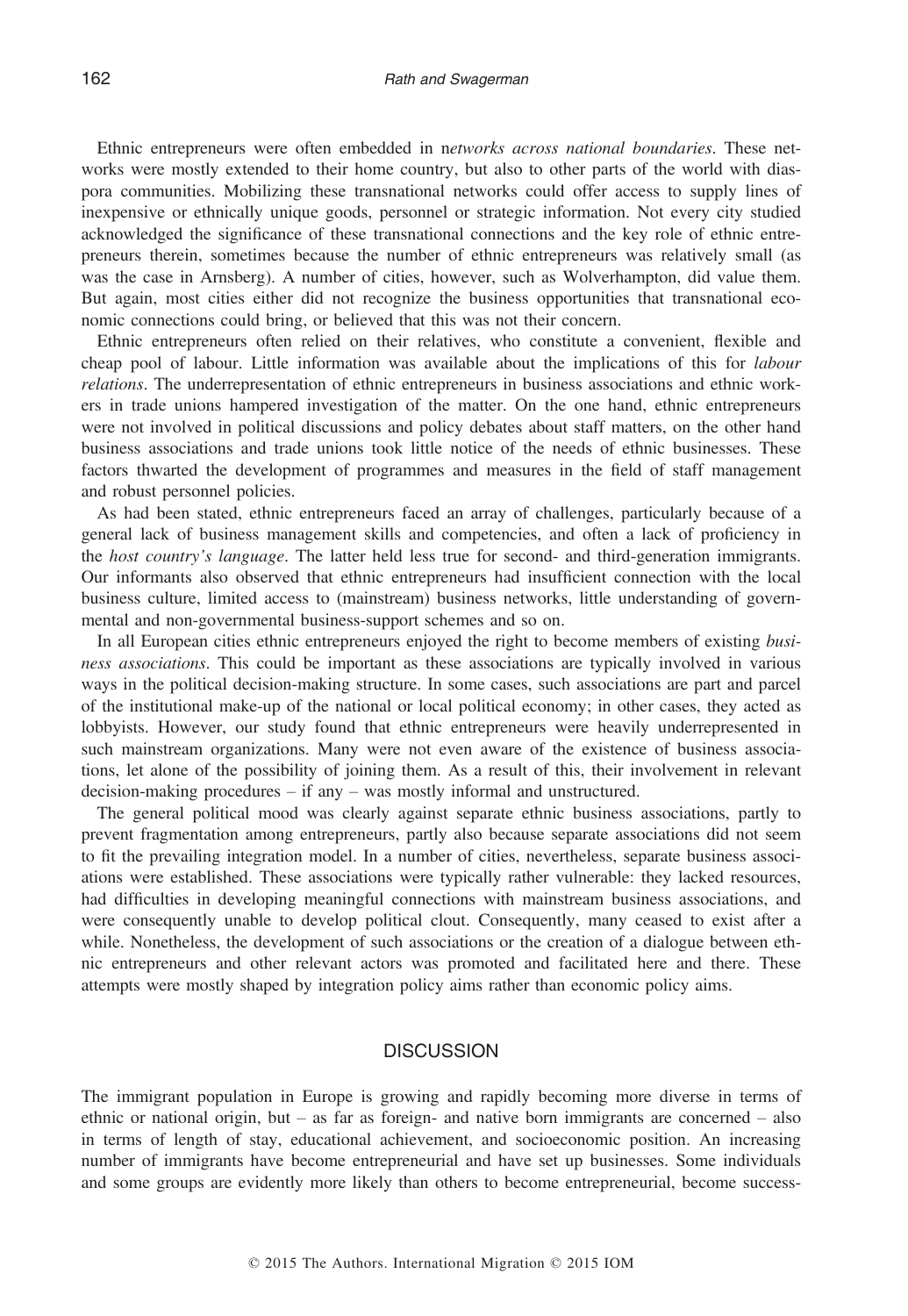ful, contribute to economic development, and find the route to economic incorporation. Such outcomes, we argued, are contingent on the characteristics of immigrants themselves, the receiving society, and the immigrants' migratory and economic incorporation trajectories. Following the "mixed embeddedness" logic, we posited that various components of the urban economy interact to produce a complex, but also dynamic system, dramatically affecting the political economy of cities and, in so doing, entrepreneurial opportunities. In this article, we focused on one such component: regulation, more specifically those measures that explicitly aimed at *promoting ethnic entrepreneur*ship. We explored these policies and interventions in 28 European cities and tried to identify particular patterns.

The study found first of all that promoting ethnic entrepreneurship is far from self-evident. In most cases, ethnic entrepreneurship did *not* play a major role in the overall strategy supporting the integration of immigrants. In fact, we found a marked tendency to stay away from economic issues. And for as far as ethnic entrepreneurship was actually promoted, it rarely if ever formed part of a bigger economic agenda.

The few interventions that existed aimed at strengthening the professionalization of the entrepreneurs by providing training and coaching, providing business accommodation or making soft loans available. Some aimed at removing regulatory barriers for small businesses (such as lowering licence requirements). The study also showed, interestingly enough, that ethnic entrepreneurs tended to be reluctant to ask for support or apply for outside help. Also, it seemed that many were not aware of the availability of support schemes. At the same time, governmental and non-governmental agencies offering support services often found it hard to reach out to them. This discrepancy pointed to a serious lack of communication and raised questions as to the efficiency of the support services.

We found a number of interesting patterns. First, there was rarely if ever a "natural problem owner" in this policy field. This study found that in some cases local authorities initiated interventions, in other cases the national government took the lead, and in yet other cases governmental agencies or combinations of agencies at different scalar levels were the primary actors. Governments and civic society institutions operated at different, but interconnected scalar levels, and at face value one may conclude that this indicates complementarity. The absence of a "guardian angel", however, does not seem to be favourable for ethnic entrepreneurs.

Secondly, since many countries had been witnessing a multicultural backlash (Vertovec and Wessendorf, 2009; Rath, 2011), the topic of *ethnic* entrepreneurship had become politically even more sensitive. While the absence of group-specific policies was sometimes interpreted as ignorant, assimilationist or even racist, the presence of such measures was sometimes argued away as being biased towards soft multiculturalism. It is a fact that ethnic entrepreneurs – being first of all *en*trepreneurs – are affected by general policies too. But do ethnic entrepreneurs – or entrepreneurs from other disadvantaged social groups – really benefit from "colour-blind" measures? Perhaps. But in many cases, this was assumed rather than proved.

Thirdly, and related to the previous point, policy-makers were facing the question whether they should aim at the entrepreneurs themselves or at their opportunity structure. Do (fledgling) entrepreneurs have deficiencies that need to be compensated for by a variety of programmes aimed at strengthening their entrepreneurial qualities? Or is the emergence or growth of businesses thwarted by an unfavourable opportunity structure, and should entrepreneurship then be promoted by removing barriers or by offering new economic opportunities? Most cities, for as far as they were addressed ethnic entrepreneurship, opted for measures that supposedly targeted ethnic entrepreneurs' deficiencies.

How things turn out in practice depended on a number of factors, varying from the number of immigrants, their migration history and national assumptions about the process of integration to national welfare-state models and concomitant trajectories of economic incorporation, the bureaucratic culture, the political landscape and so on. We found interesting cross-national differences that could also be interpreted as nuancing the "mixed embeddedness" approach, our theoretical starting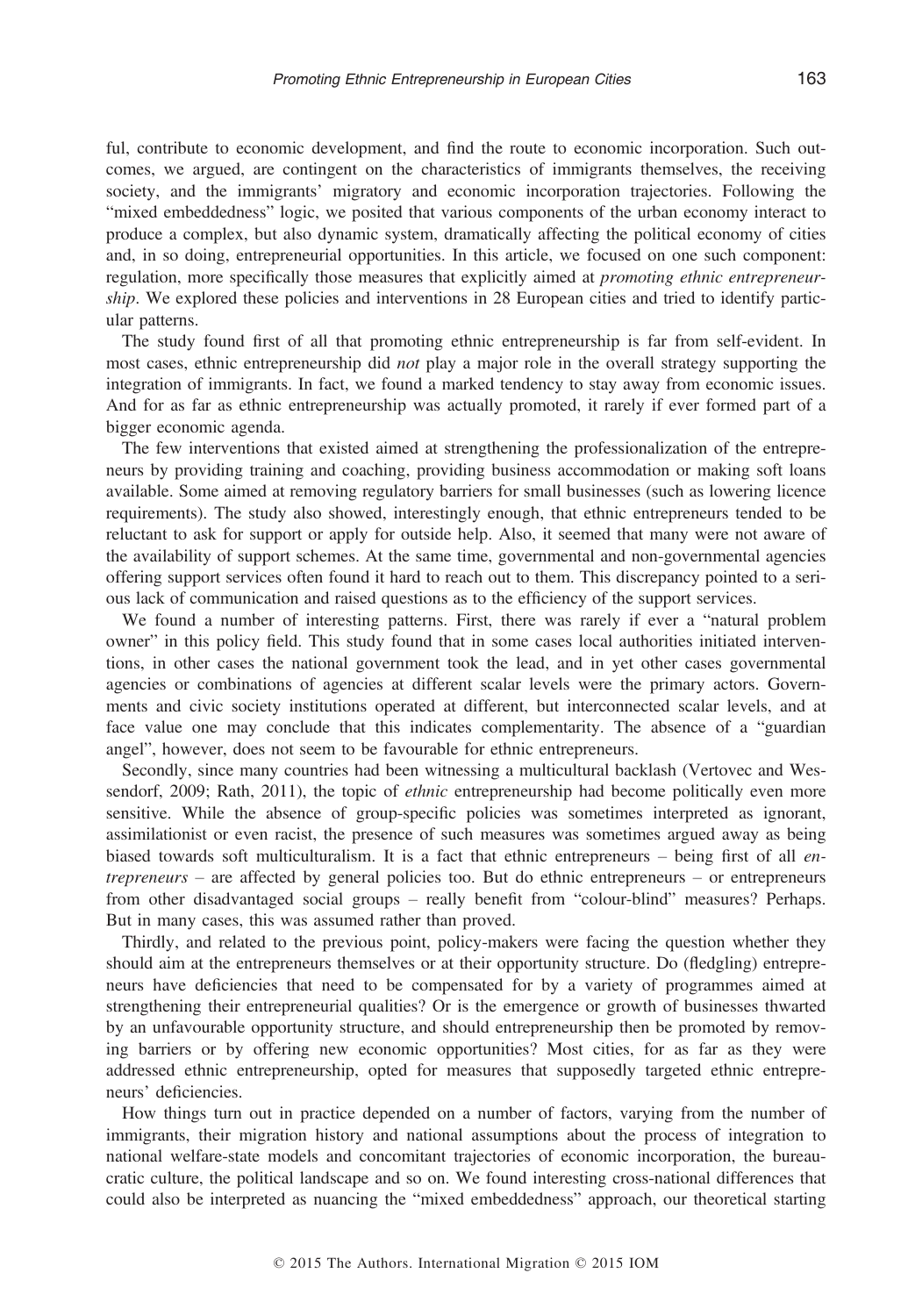point. The approach acknowledges the influence of regulatory matters at a general level, but these nuances point to more concrete aspects.

Among the conditions that contributed to these differences were, first of all, the particular immigration history of the countries involved. Most north-western European countries had experienced massive immigration in the period immediately after World War II and developed legal frameworks or welfare arrangements earlier than elsewhere in Europe. Southern European countries were countries of emigration in the early post-war period, and many of these emigrants moved as guest workers to north-western Europe. These countries had only recently experienced large-scale immigration themselves. In addition, they did not tend to have the same welfare systems or social policies as some of the north-western European countries. This held even more for most of the central and eastern European countries, which had only very recently become the destination of immigrants.

In addition, the *size of the immigrant population* influenced the existence or absence of special policies promoting immigrant entrepreneurship. Few or no measures were found in countries with relatively small immigrant populations. These countries tended not to develop specific policies for immigrants in general, let alone for ethnic entrepreneurs, and the same held for most cities in such countries. In other instances, countries were more concerned with national or historical minorities than with freshly arrived immigrants. This was the case in some eastern and central European countries, where many recent immigrants were refugees.

A third condition pertained to the make-up of the welfare state and the concomitant employment and entrepreneurial trajectories in general and the economic citizenship regimes in particular. Whether or not self-employment is a "natural" way to enjoy economic citizenship rights and whether or not the (local) state is to play a leading role is contingent on the type of welfare regime – liberal, corporatist, socio-democratic, familial and so on – as Kloosterman (2000) pointed out earlier.

These general conditions seemed to pertain to national characteristics rather than local ones, but it was evident that they trickled down to lower scalar levels and impact local policies. As has been said, despite the fact that we hit upon all kinds of measures and interventions, the most striking finding was that active and explicit promotion of ethnic entrepreneurship was not commonplace.

Various reasons account for this. First of all, in a number of cases, immigrants had not really entered the entrepreneurial market, so there seemed little need for specific policies. (This, by the way, could be considered a chicken-and-egg argument, as one could easily argue the opposite: the rate of ethnic self-employment is low because sufficient support is lacking). Secondly, it was sometimes believed that immigrants were not suffering from any form of disadvantage that would justify special measures. Thirdly, integration policies rarely had an economic or socioeconomic orientation. These policies were mostly about language acquisition, social cohesion, security, norms and values, and only marginally about finding a job, embarking on a career, or setting up a business. This was also the case in cities with high numbers of foreign- and native-born immigrants. Fourthly, and for as far as ethnic entrepreneurship was on the agenda, the assumption prevailed that group-specific measures were "not done". Measures should be colour-blind, should not give "preferential treatment" to one group over another, and should not discriminate against other groups. These approaches were a matter of political choice, and they sometimes changed over time. Finally, and related to the previous point, a fairly strict neo-liberal logic prevailed. This revolved around the assumption that entrepreneurs operate in the private sector only, outside the reach of the government, and that this is the way it should be.

We examined what European cities were doing to draw ethnic entrepreneurs into established business communities, and to create a conducive business environment. Group-specific interventions appeared to be thin on the ground. Whether this pointed to a lack of confidence in ethnic minorities' capability to become successful business persons or the opposite, namely that ethnic minorities are considered as being fully capable of joining the tiers of successful business persons without any support, is a matter for further research.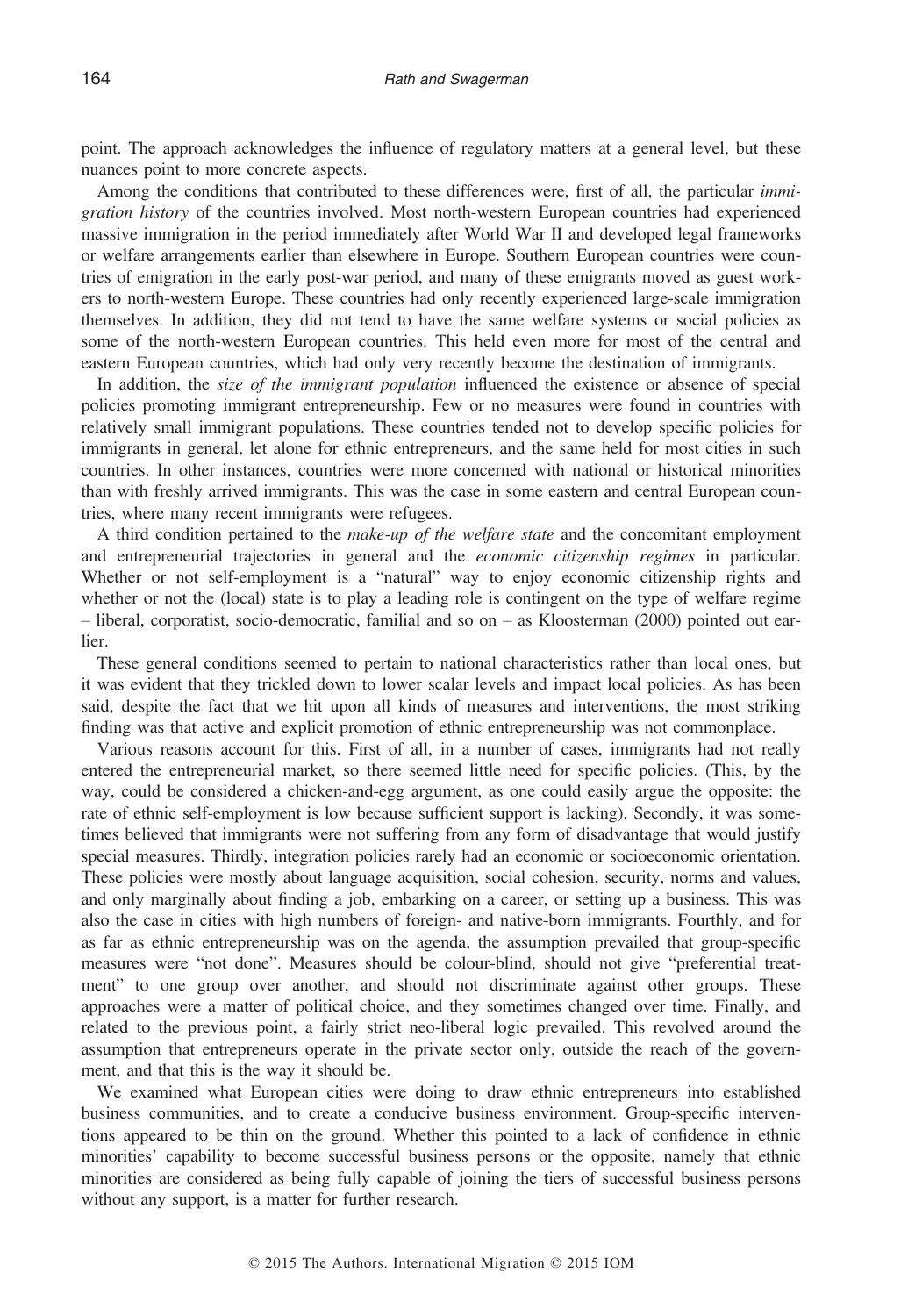## ACKNOWLEDGEMENTS

This article is based on a project carried out under the aegis of the CLIP Network (Cities for Local Integration Policy) and funded by Eurofound. A large number of researchers from various European universities and research centres were involved in its data collection. The authors of the current article wish to express their gratitude to these researchers, especially to Hubert Krieger, Anna Ludwinek, Lisa Pickering and Wolfgang Bosswick. The authors also wish to acknowledge the Netherlands Institute in Turkey, Istanbul, and the School of Humanities and Social Sciences at Massey University, Auckland, for giving the first author the opportunity to finish this article while being a visiting fellow (2015). The responsibility for the content of the current article remains totally with the authors.

#### **NOTES**

- 1. Many authors use the adjective "immigrant" or "ethnic" as convenient synonyms. But it should not be taken for granted that all 'ethnic entrepreneurs' are foreign-born, as second-generation immigrants are often also included in this category. Neither should it be taken for granted they all immigrants from third world countries constitute ethnic groups and that their ethnic features inform the entrepreneurs' business activities (Rath 2002a; Kloosterman & Rath 2003).
- 2. Admittedly, some types of ethnic business were never bounded inside working-class ethnic neighborhoods, such as restaurants.
- 3. These countries included the 27 member states of the European Union, the EFTA member states (Iceland, Liechtenstein, Norway, and Switzerland) and candidate member-state Turkey.

#### **REFERENCES**

Barrett, G., T. Jones and D. McEvoy

1996 "Ethnic minority business. Theoretical discourse in Britain and North America", Urban Studies, 33: 783–809.

Bates, T.

1997 Race, Self-employment, and Social Mobility, Johns Hopkins University Press, Baltimore.

- Dana, L.P., I.M. Welpe, M. Han and V. Ratten
	- 2008 Handbook of Research on European Business and Entrepreneurship: Towards a Theory of Internationalization, Edward Elgar Publishing, Cheltenham.

Dreef, M.E.P.

2004 Politiek, migranten en informele economie. Politieke en bestuurlijke ontwikkelingen ten aanzien van de Amsterdamse confectieateliers, 1980-1997, PhD Dissertation University of Amsterdam.

European Commission

- 2008 Employment in Europe 2008, Office for Official Publications of the European Communities, Luxembourg.
- 2010 Think small first: considering SME interests in policy-making, including the application of an SME test, [http://ec.europa.eu/enterprise/policies/sme/](http://ec.europa.eu/enterprise/policies/sme/files/docs/sba/report_think_small_first_en.pdf)files/docs/sba/report\_think\_small\_first\_en.pdf.

Hagemans, I., A. Hendriks, J. Rath and S. Zukin

2015 "From greengrocers to cafés. Producing social diversity in Amsterdam", in S. Zukin, Ph. Kasinitz and X. Chen, and research partners, Global Cities, Local Streets: Everyday Diversity from New York to Shanghai, Routledge, New York.

Kloosterman, R. and J. Rath (Eds.)

2003 Immigrant Entrepreneurs. Venturing Abroad in the Age of Globalization, Berg, Oxford.